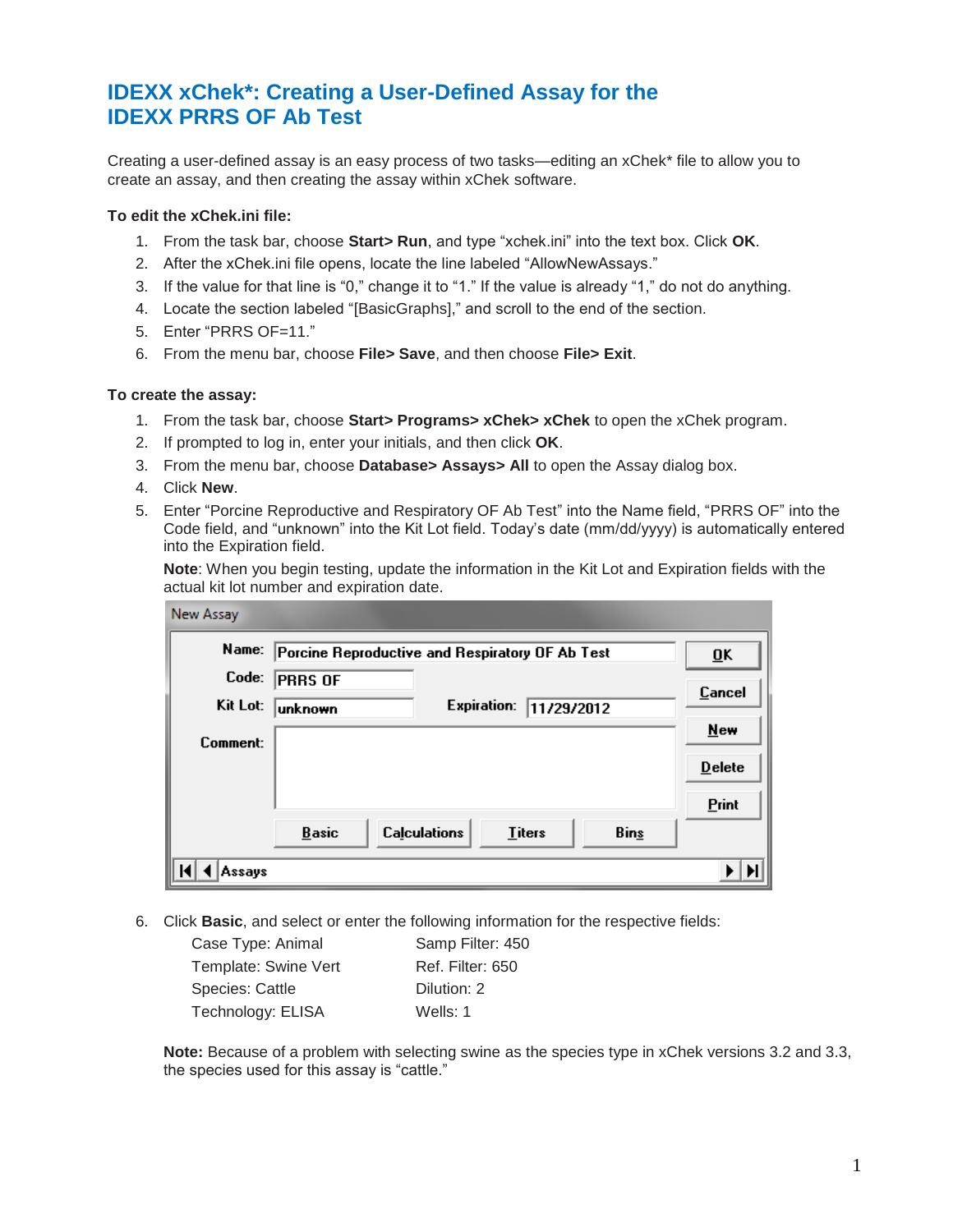| New Assay   |                   |                    |     |        |
|-------------|-------------------|--------------------|-----|--------|
| Case Type:  | Animal            | Samp Filter:       | 450 |        |
| Template:   | <b>Swine Vert</b> | <b>Ref Filter:</b> | 650 | ŪK     |
| Species:    | Cattle            | <b>Dilution:</b>   | 12  | Cancel |
| Technology: | <b>ELISA</b>      | Wells:             | I1  |        |

- 7. Click **OK** to save the settings.
- 8. Click **Calculations**, and select or enter the following information:

## Formulas:

**Contract** 

"S" Part of Ratio: Sample1 - Negative "P" Part of Ratio: Positive - Negative "N" Part of Ratio: None Blocking Factor: None

| <b>First Calculation:</b> | Second Calculation: |  |
|---------------------------|---------------------|--|
| Variable: S/P             | Variable: None      |  |
| Positive Cutoff: 0.40     | Positive Cutoff: 0  |  |
| Suspect Cutoff: 0.40      | Suspect Cutoff: 0   |  |
| Comparison: >=            | Comparison: None    |  |

| <b>Formulas</b>                                           |                           |  |
|-----------------------------------------------------------|---------------------------|--|
| "S" Part of Ratio:                                        | ŪK                        |  |
| Sample1 - Negative                                        | $\blacktriangledown$      |  |
| "P" Part of Ratio:                                        | Cancel                    |  |
| Positive - Negative                                       | $\blacktriangledown$      |  |
| "N" Part of Ratio:<br><b>None</b><br>$\blacktriangledown$ |                           |  |
| Reset<br><b>Blocking Factor:</b><br><b>None</b>           |                           |  |
| <b>First Calculation</b>                                  | <b>Second Calculation</b> |  |
| Variable:                                                 | Variable:                 |  |
| S/P                                                       | None                      |  |
| <b>Positive Cutoff:</b>                                   | <b>Positive Cutoff:</b>   |  |
| 0.40                                                      | I٥                        |  |
| <b>Suspect Cutoff:</b>                                    | <b>Suspect Cutoff:</b>    |  |
| 0.40                                                      | In                        |  |
| <b>Comparison:</b>                                        | Comparison:               |  |
| $\rangle =$                                               | None                      |  |

9. Click **OK** to save these settings, and then click **OK** to save the assay to the database. You can now test for PRRS antibodies using the xChek Assay Management System.

**Note:** xChek does not evaluate controls or results for validity when you use a user-defined assay. You must evaluate the results from each assay in accordance with good laboratory practices. To evaluate your assay validity, refer to the "Results" section in the insert provided with the test.